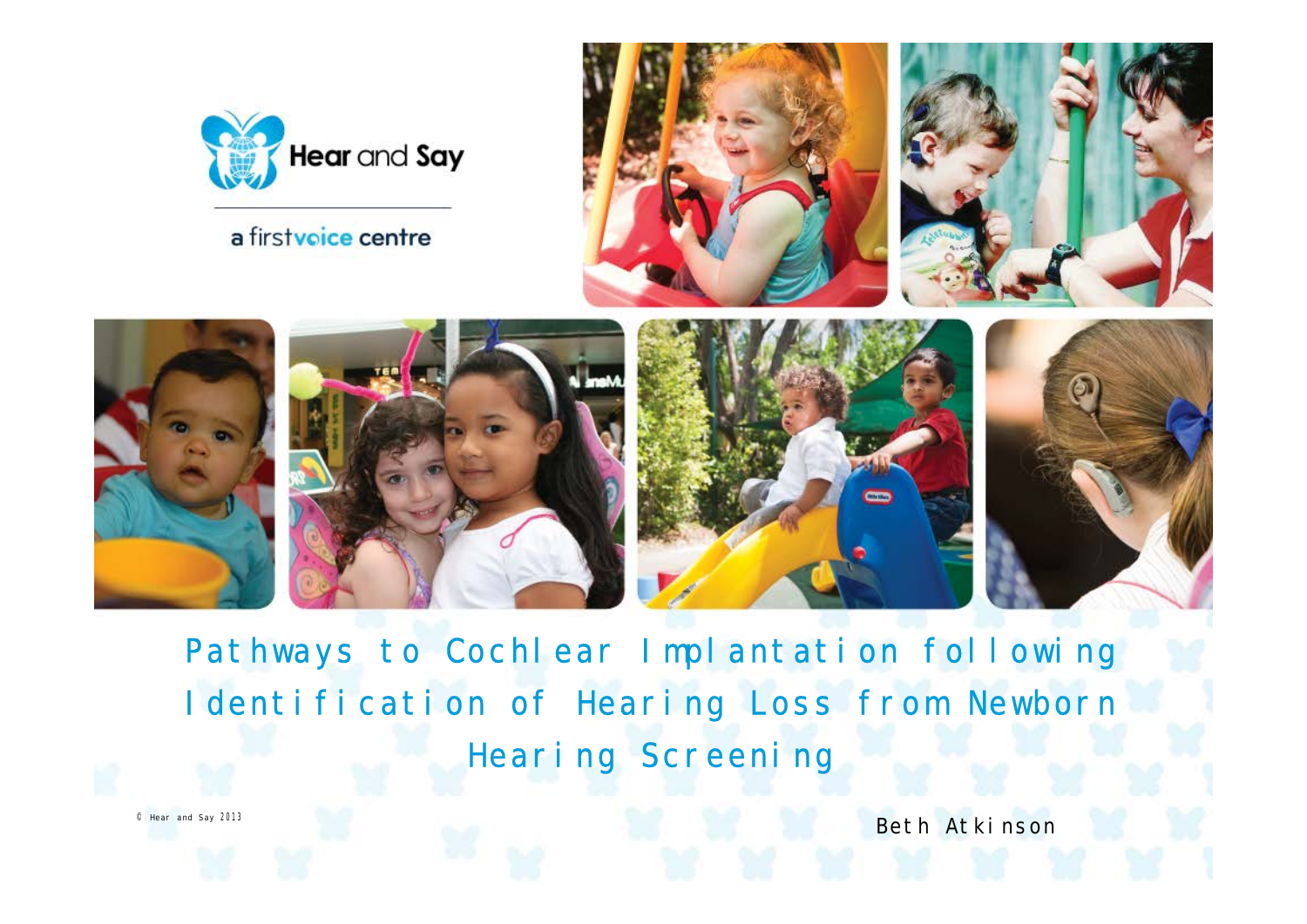

- Discuss the multidisciplinary team members  $\alpha$ involved in the Hear & Say Implantable Technologies Program
- q Case Study 1
	- · Simultaneous bilateral cochlear implantation in a baby at 8 months of age
- q Case Study 2
	- · Unilateral implantation in a toddler with auditory dys-synchrony

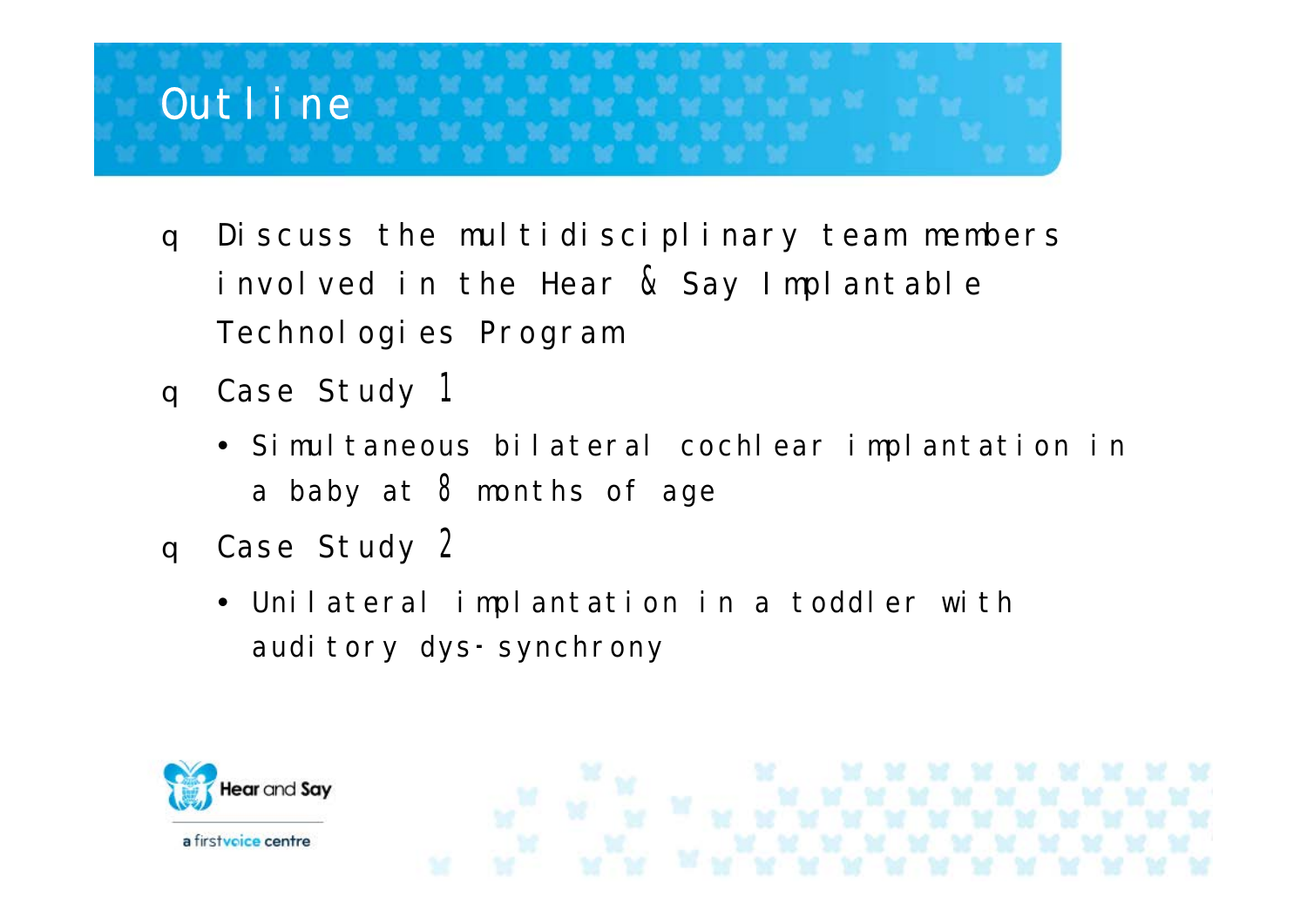## Multidisciplinary team

- Family  $-$  child and parents  $\alpha$
- Auditory-Verbal Therapist  $\overline{q}$
- Audi ol ogi st  $\alpha$
- Ear, Nose and Throat Surgeon  $\overline{a}$
- Social Worker  $\alpha$
- Psychol ogi st  $\alpha$
- Paedi at r i ci an  $\overline{a}$
- Opht hal mol ogi st  $\overline{q}$

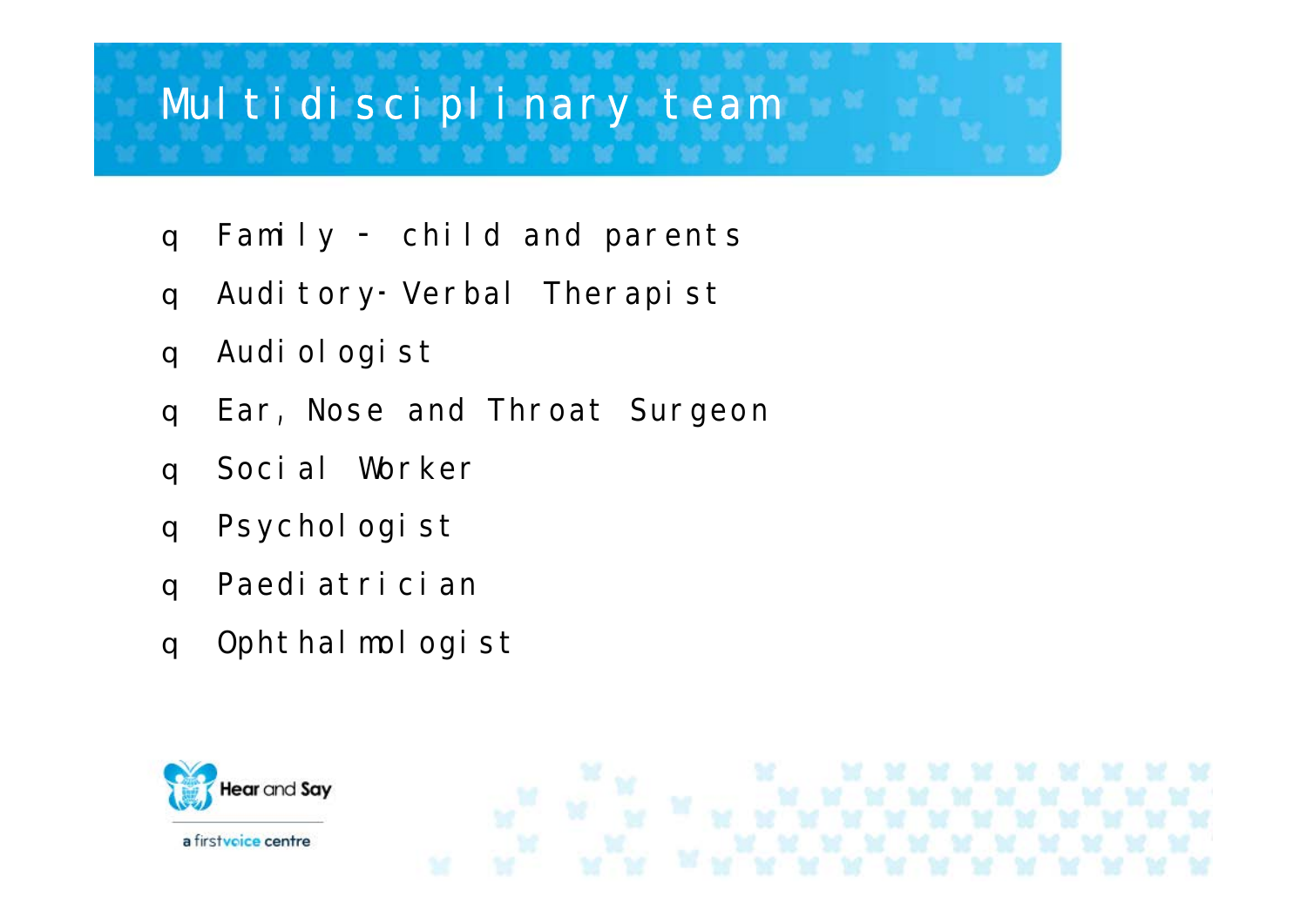## Case St udy 1: Jonat han

- Bilateral 'REFER' on 2 occasions  $\alpha$
- Born at full term  $\alpha$

- No risk factors identified for hearing loss  $\overline{a}$
- Large Vestibular Aquaduct Syndrome  $\alpha$
- Electrophysiological testing  $\alpha$ 
	- Bilateral SNHL moderately-severe to severe low-to-mid  $\alpha$ frequency HL that slopes to a severe to profound high frequency HL
- Fitted with hearing aids at 5 weeks of age  $\alpha$
- Behavioural Audiological CI candidacy  $\alpha$ commenced at 6 months of age **Hear** and Say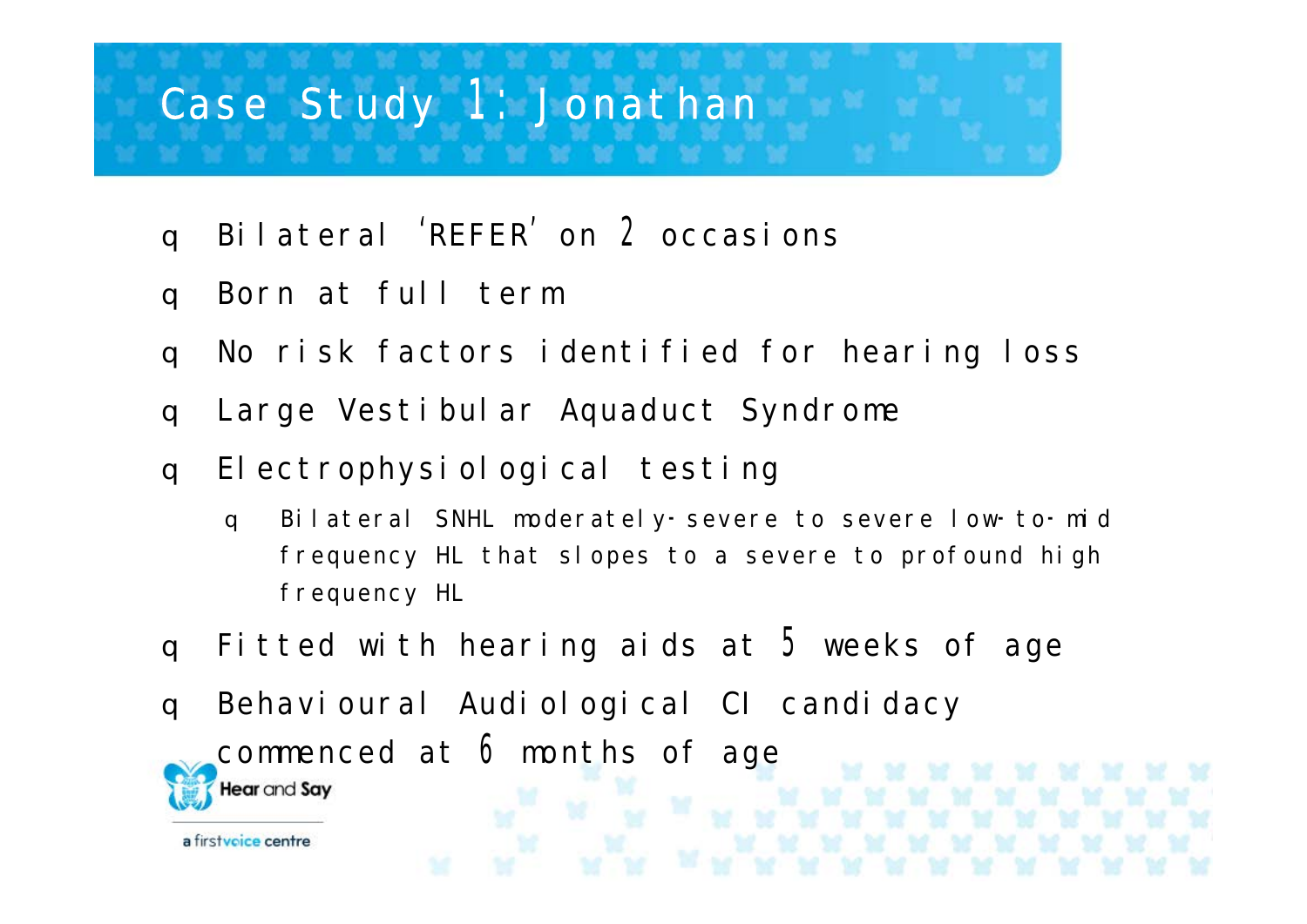# Switch-On at 8 months of age



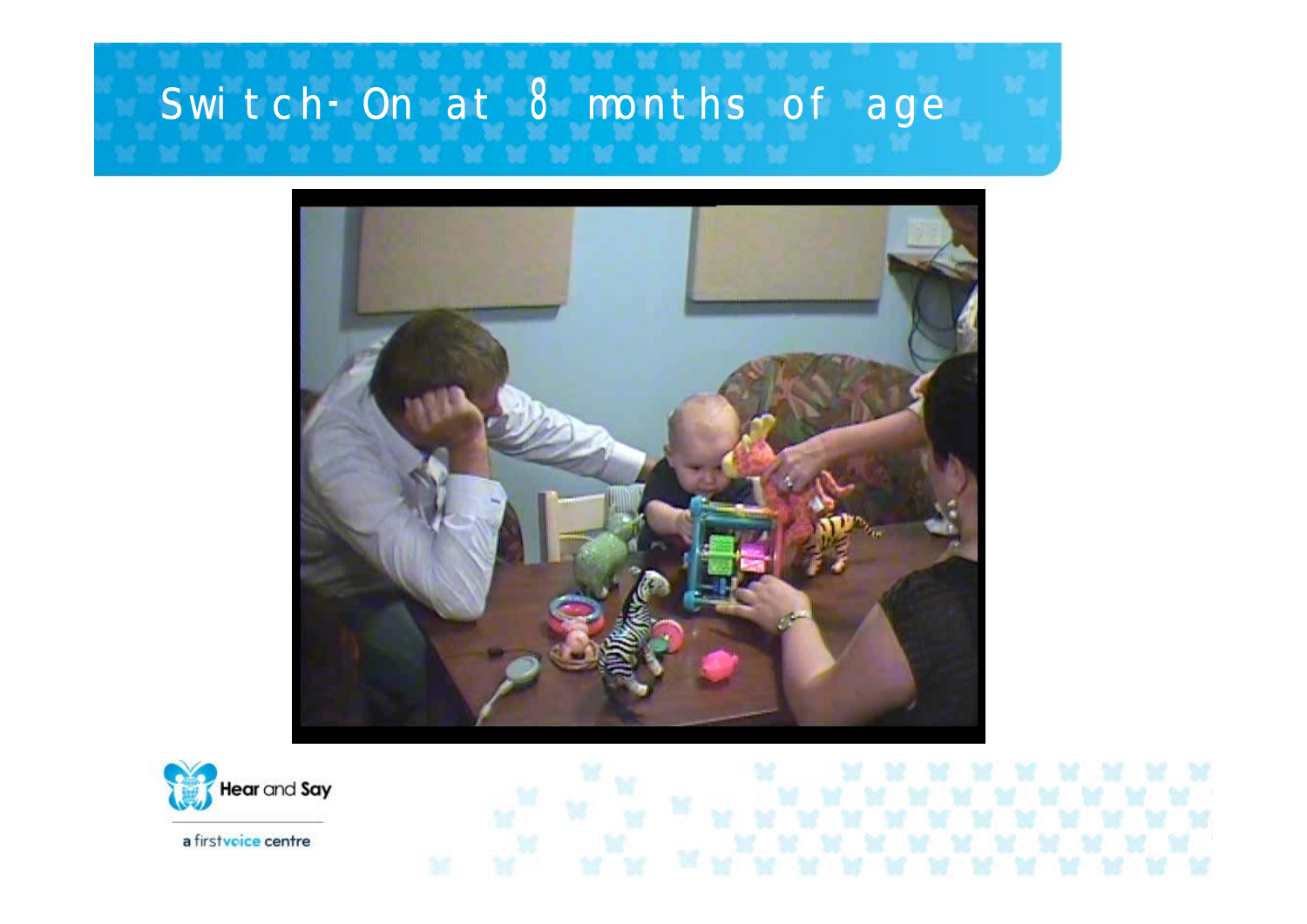# Case St udy 1: Jonat han

### **PLS-4 Standard Scores**

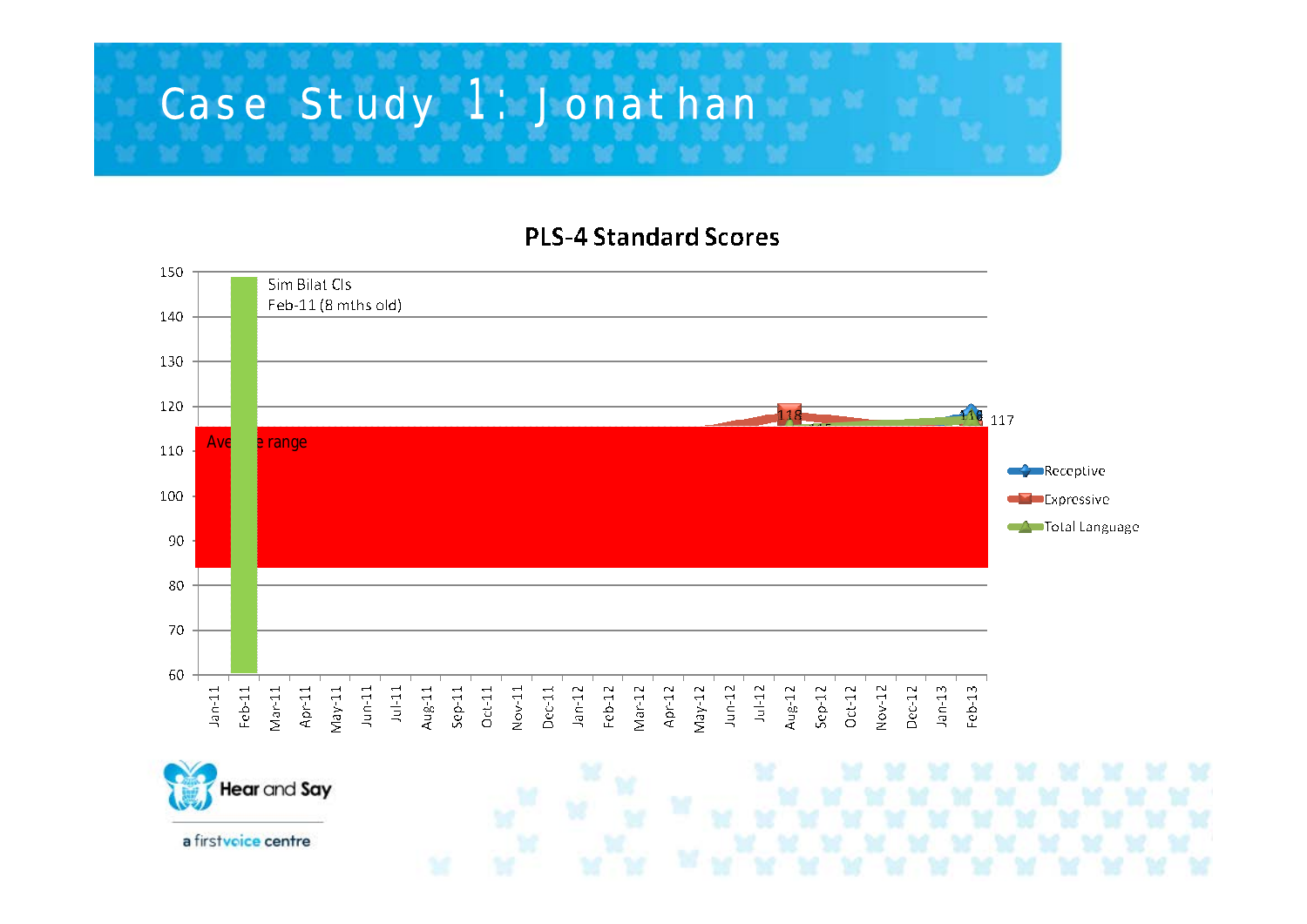# Case St udy 1: Jonat han



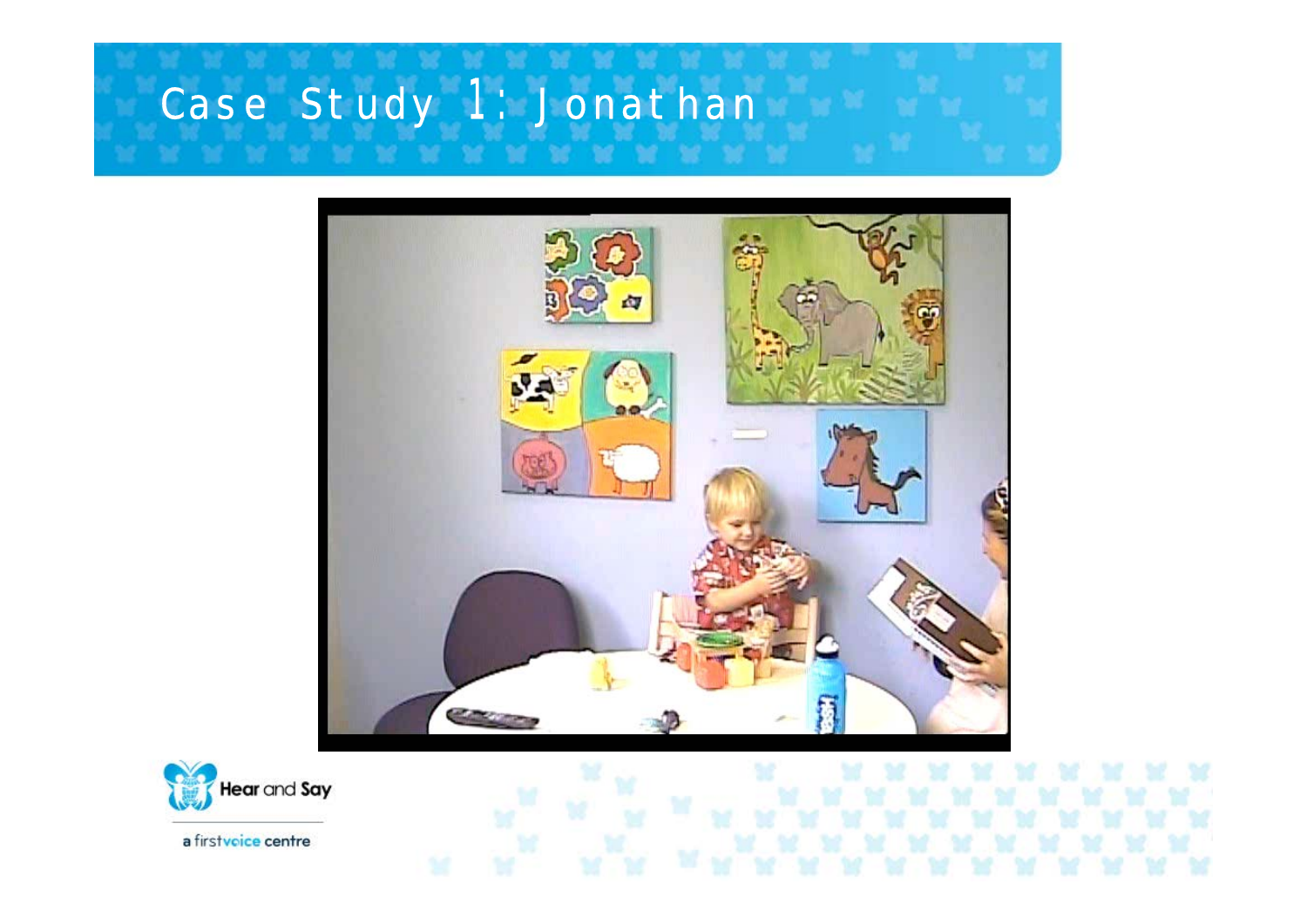# Case Study 2: Cooper

- Born at 36 weeks and passed UNHS  $\alpha$
- 2 weeks of age admitted to hospital following  $\alpha$ severe hyperbilirubinaemia (required exchange transfusion)
- Parents reported Cooper wasn't responding to  $\alpha$ sounds as normal
- No response to click ABR at 80dBnHL with  $\alpha$ present cochlear microphonic and OAEs bilaterally
- Results consistent with Auditory Neuropathy  $\alpha$ Spectrum Disorder **Hear** and Say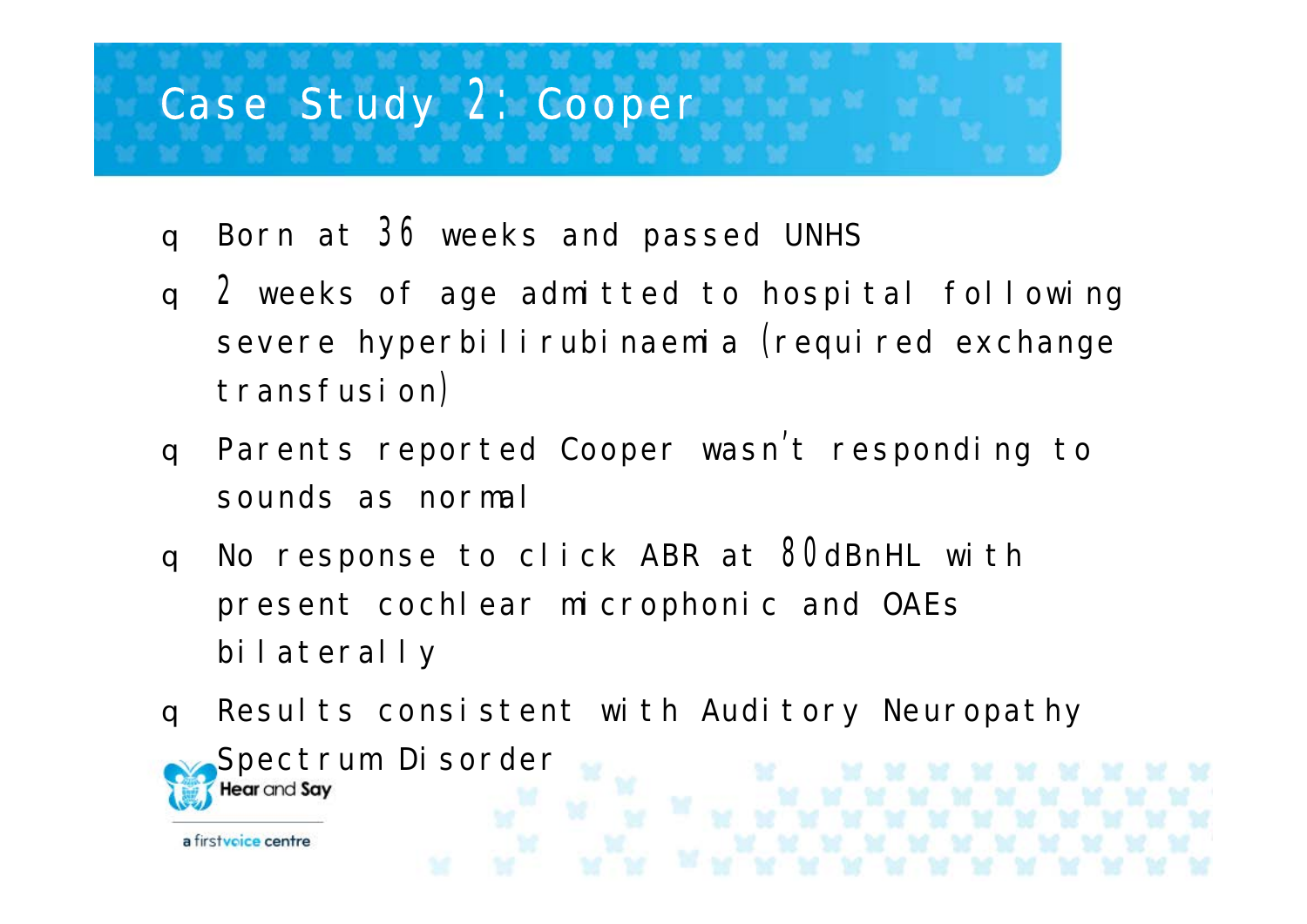# Case Study 2: Cooper

- Fitted with hearing aids at 2 months of age  $\alpha$
- Parents enrolled at H&S  $\alpha$
- Electrically evoked ABR performed at 13  $\alpha$ months of age. Results consistent with Auditory Dys-synchrony bilaterally
- Grommets at 17 months of age (history of ME  $\alpha$  $dy$ sfunction)
- Right Ear: Essentially a moderate SNHL  $\alpha$
- q Left Ear: Essentially a moderately-severe SNHL

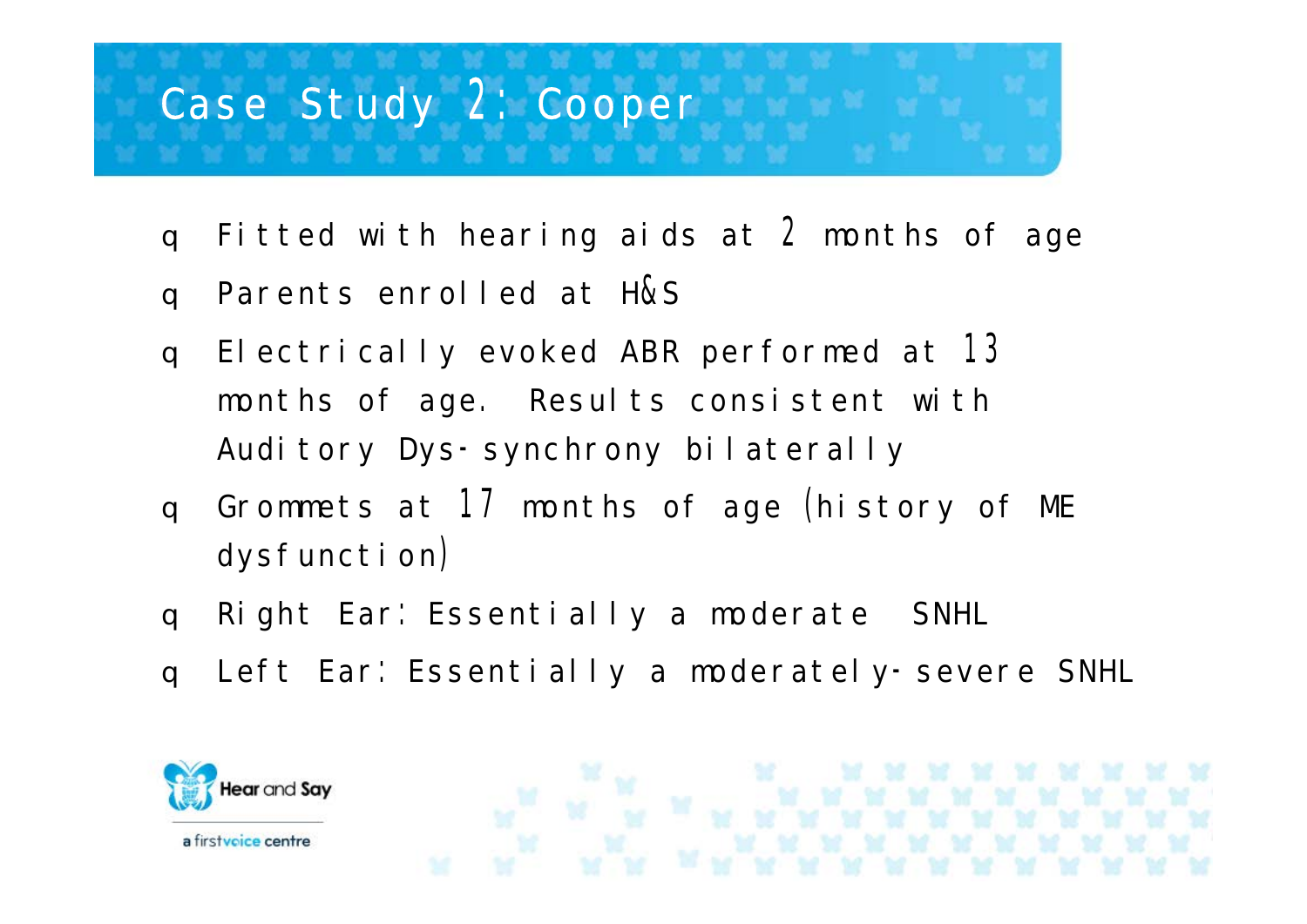# Unai ded Lings Pre-Cl



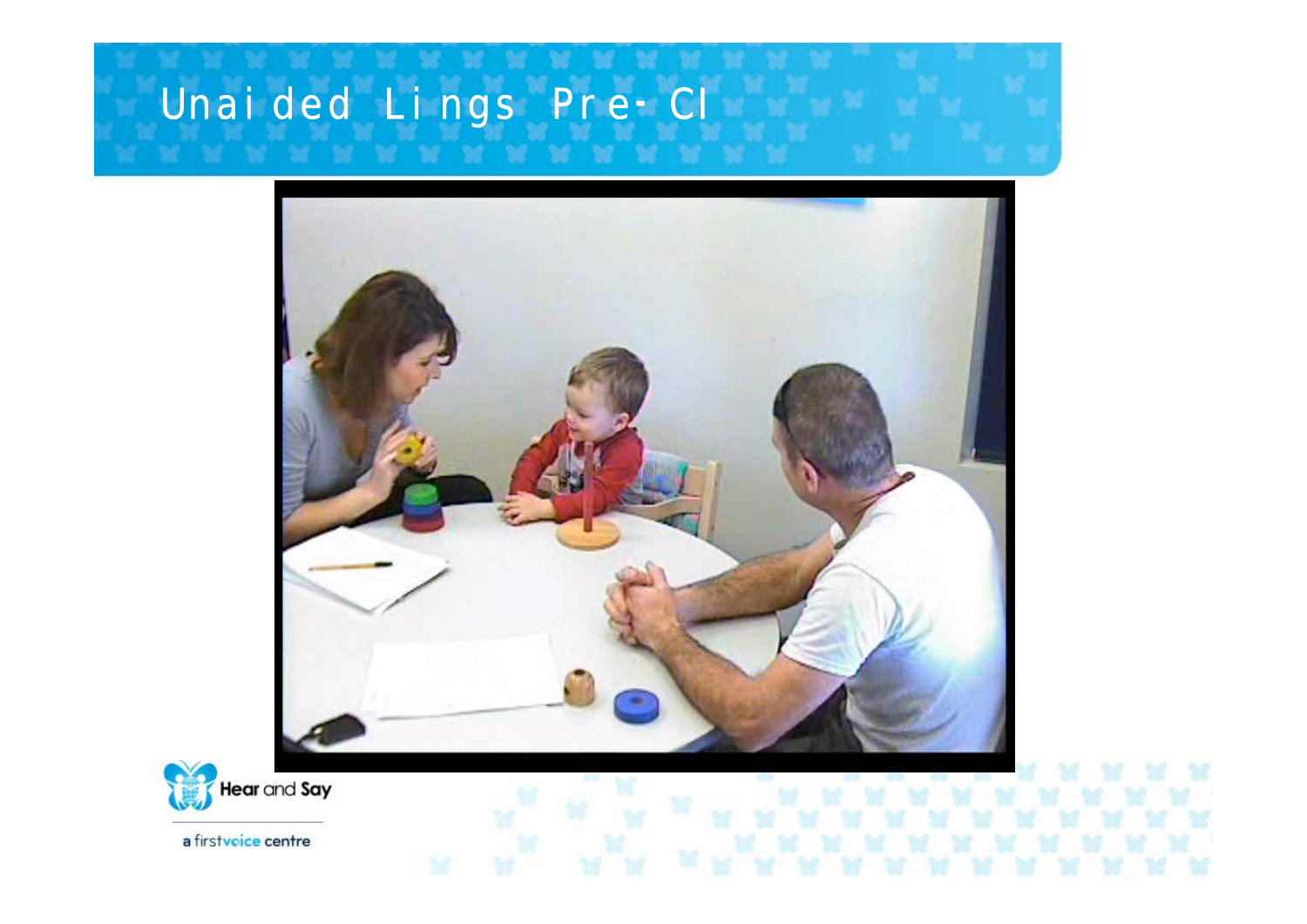

#### **PLS-4 Standard Scores**

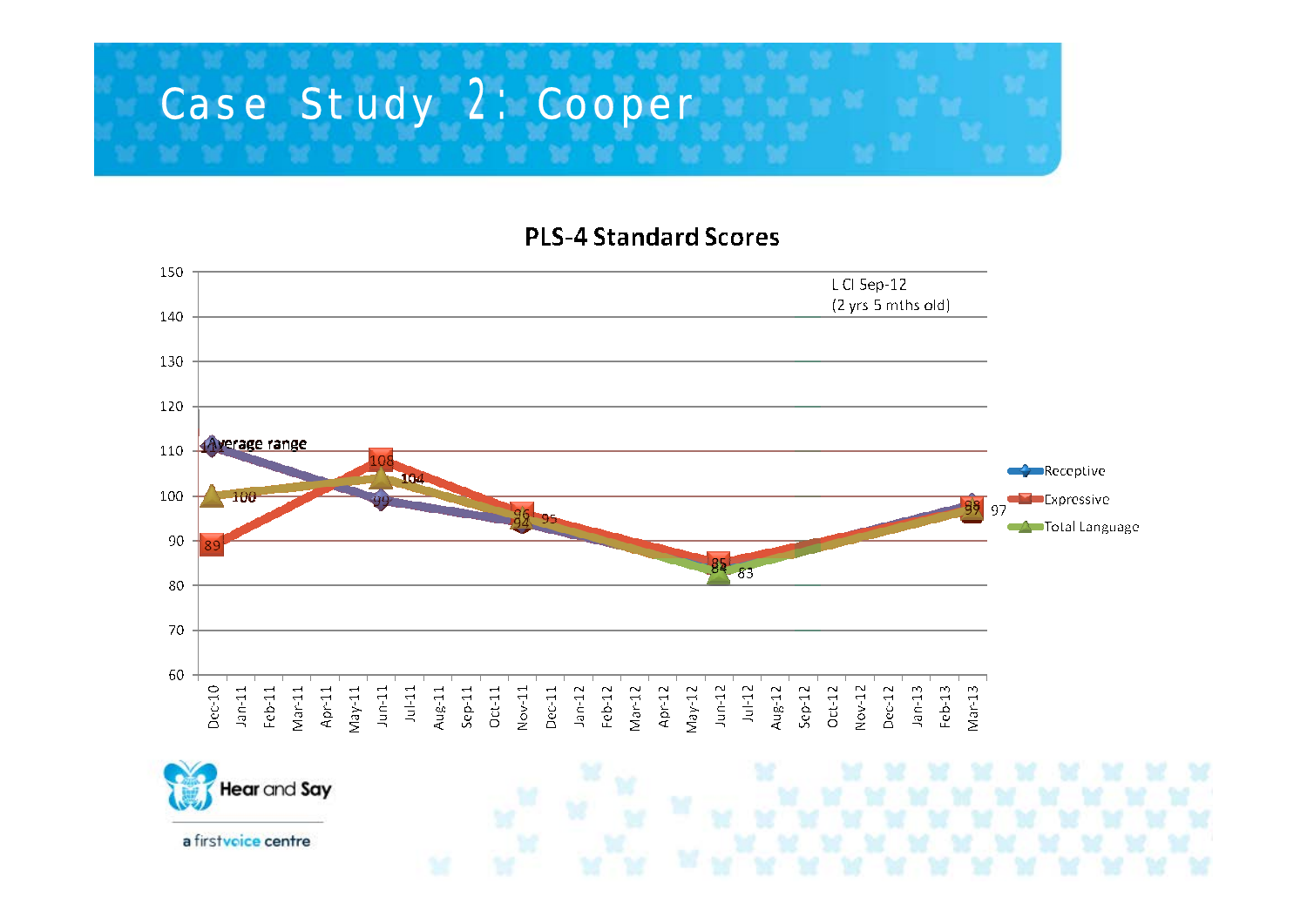



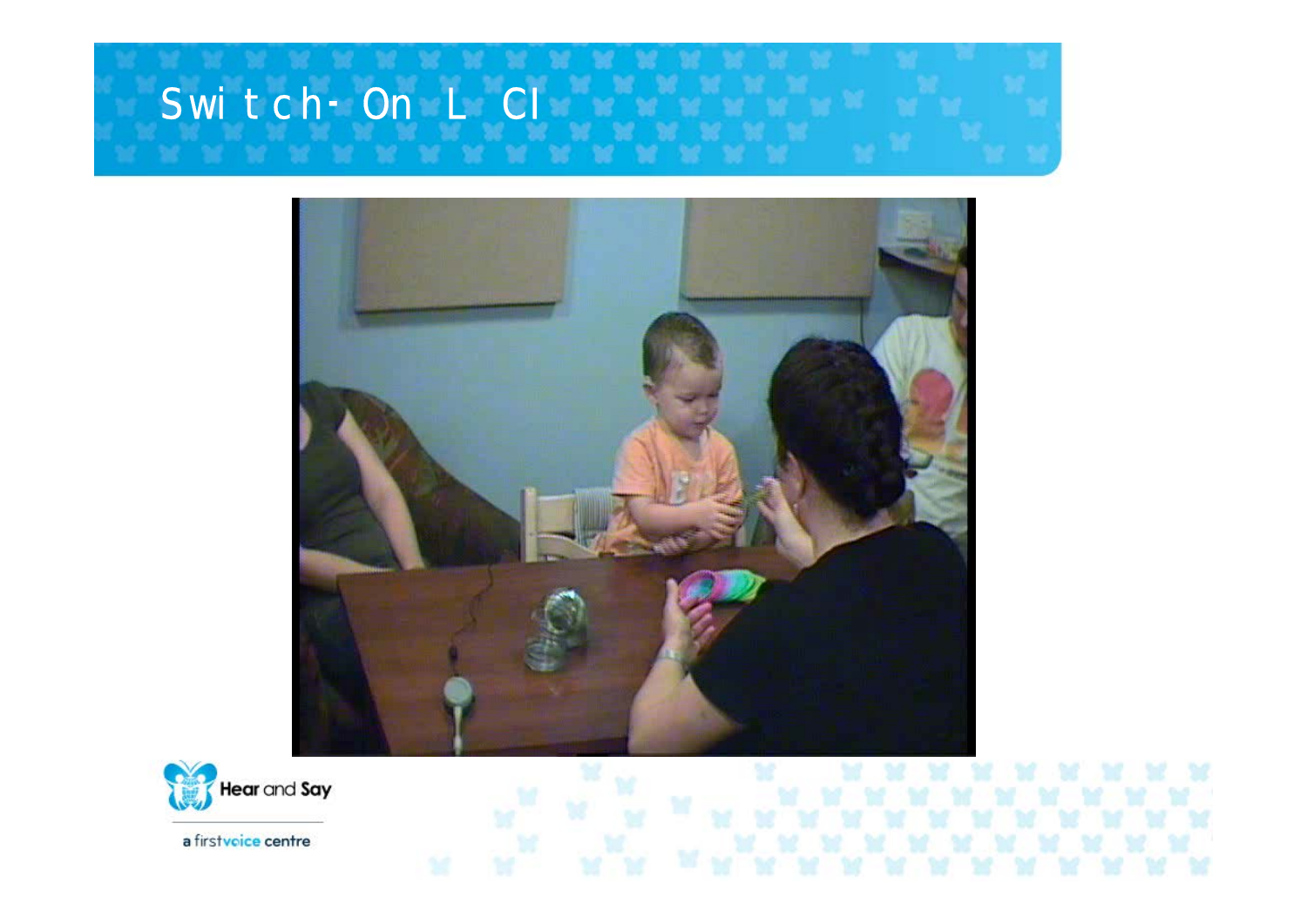

## Would like to thank the families and staff at Hear & Say